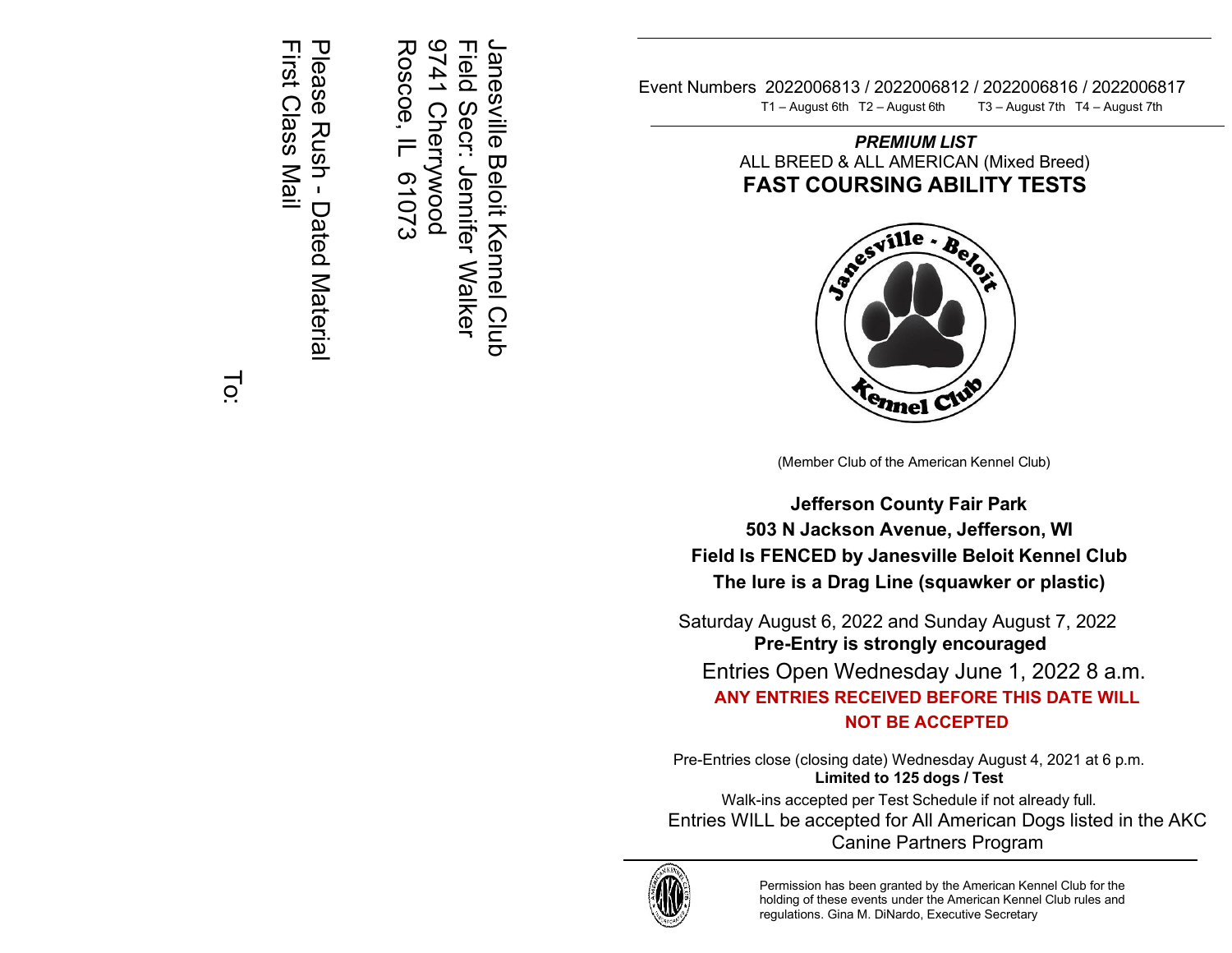#### **Entry Fees**

Pre-Entry before closing date \$22 / dog per test through July 23, 2022 Junior Showmanship \$15 / dog per test Late entries  $&$  Day of Event (until limit is met)  $&$  \$25 per dog per test

Open to all dogs at least 1 year of age by the day of the test that are individually registered with the American Kennel Club, recorded in the FSS program, dogs with PAL numbers, and dogs enrolled in the AKC Canine Partners program. A dog may enter only once per event. Each event has an individual event number.

## **Phone, fax, and email entries will NOT be accepted.**

Pre-Entries close at the trial Secretary's address Saturday, 6:00 p.m., July 23, 2022, unless the numerical limit is reached prior to the date after which time entries will not be accepted, canceled, altered or substituted.

**MAKE ALL CHECKS/MONEY ORDERS PAYABLE TO**: Janesville Beloit Kennel Club. Canadian exhibitors must make fees payable in U.S. funds. Exhibitors whose checks are returned for NSF will be assessed a \$20.00 service fee. Entries will not be accepted if received without a signature, fees or back of entry form with signed agreement. An official American Kennel Club Entry Form must be used. Telephone and telegraph entries cannot be accepted. No entry will be accepted which is made subject to conditions.

> **Field Secretary Jennifer Walker 9741 Cherrywood Roscoe, IL 61073 815/979-2157 [MidwestFastcattrialSecretary@gmail.com](mailto:MidwestFastcattrialSecretary@gmail.com)**

Entry fees shall not be refunded in the event that a dog is absent, disqualified, excused by veterinarian or judges, or barred from competition by action of the Event Committee. If, because of riots, civil disturbance or other acts beyond the control of the test-giving Club, it is impossible to open or complete the Test, no refund of entry fees will be made.

**PLEASE NOTE**: IF ENTRY IS SENT VIA NEXT DAY AIR SERVICE (UPS), AIRBORNE EXPRESS, FEDERAL EXPRESS, EXPRESS MAIL, ETC. PLEASE INDICATE THAT NO SIGNATURE IS NECESSARY UPON ARRIVAL OR ENTRY MAY NOT BE ACCEPTED.

- A Light Blue Ribbon will be awarded to each dog receiving a qualifying score.
- Special Ribbon for dogs completing titles.

## **Directions to Show Site**

**From IA & SW WI** – US12 F/US18 F to US18 F. Turn left on US18 F. Continue to N Jackson Ave. Turn left on N Jackson Ave **From South** – Hwy 26 to New Hwy 26 Bypass – Take Exit Hwy 18 – Turn right on Hwy 18 – Turn left on N Jackson Ave **From W/E I-94** – I-94 West to Exit 267. Turn left on Hwy 26 South to new Hwy 26 Bypass – Take Exit Business 26. Turn left on Business Hwy 26 – Take right on W Puerner Street

## **MOTELS**

## **Please confirm that they accept dogs when making your reservation.**

**Best Western Plus** – 1409 W Junction Road, Jefferson, WI 53549 **Comfort Suites** – 725 Paradise Lane, Johnson Creek, WI 53038 **Holiday Inn Express** – 1680 Madison Avenue, Fort Atkinson, WI 53538 **Days Inn Wyndham** – 4545 Linmar Lane, Johnson Creek, WI 53038

Please clean up after your dogs so all dogs will be welcome in the future.

## **Field Conditions, Fencing, Facilities**

- Mowed grass field, mostly flat.
- The Test run lane is completely fenced in for safety.
- Please park vehicles in designated marked areas

# **On Site Camping!**

## **Jefferson County Fast CAT Camping Form 2022**

Please use the below link for more information <https://jeffersonco.seamlessdocs.com/f/FastCATCampingForm>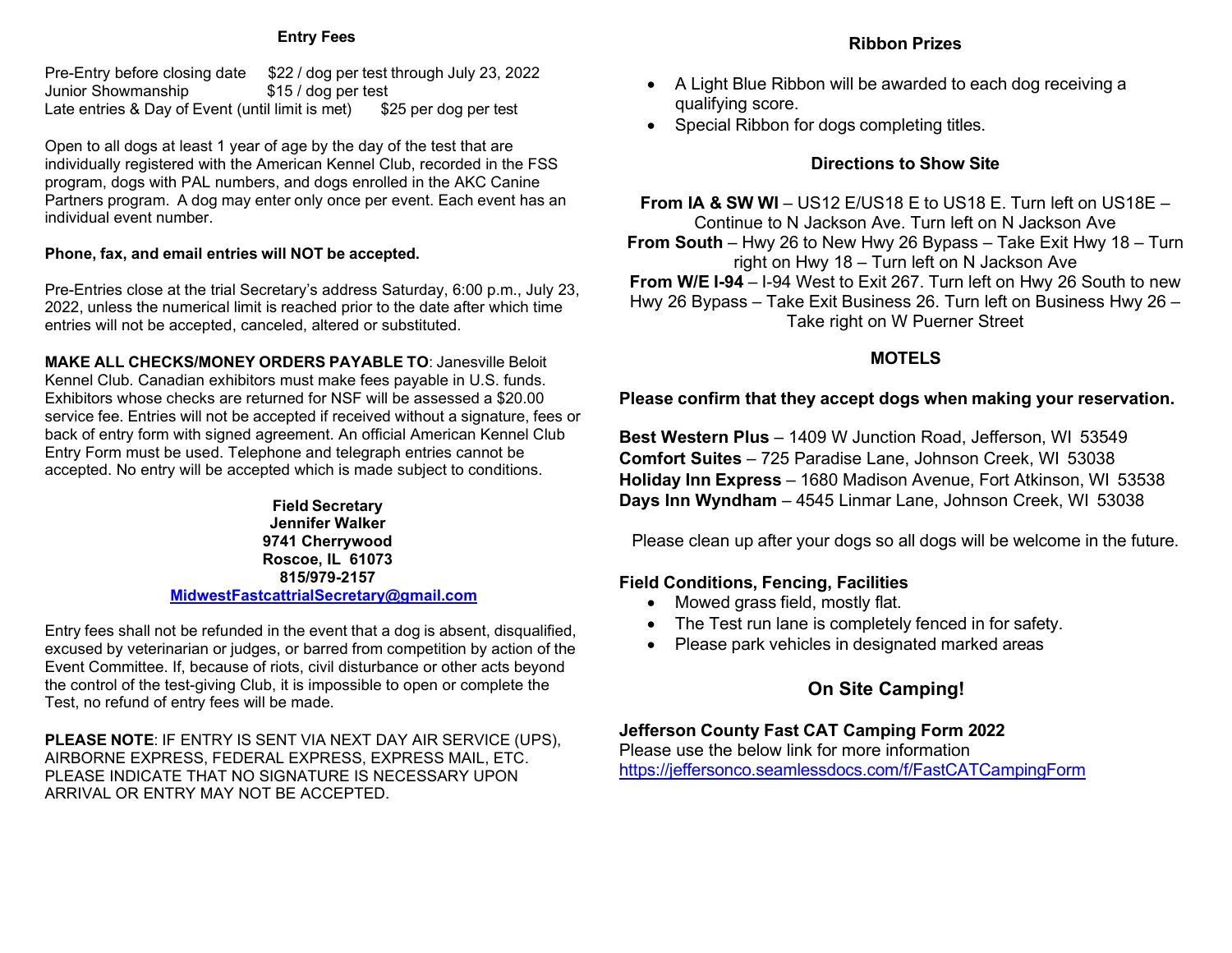| <b>Event</b>    | <b>Hours</b>   | Entry<br>Close             | <b>Inspection</b>           | <b>Start of</b><br><b>Runs</b> |
|-----------------|----------------|----------------------------|-----------------------------|--------------------------------|
| Saturday Test 1 | 8 AM to finish | End of test<br>or at limit | $8:30$ AM to<br>end of test | 9a.m.                          |
| Saturday Test 2 | Concurrent     | End of test<br>or at limit | Prior to run                | Concurrent                     |
| Sunday Test 1   | 8 AM to finish | End of test<br>or at limit | 8:30 AM to<br>end of test   | 9 a.m.                         |
| Sunday Test 2   | Concurrent     | End of test<br>or at limit | Prior to run                | Concurrent                     |

All handlers must have dogs inspected prior to running. A handlers' meeting will be held before each run block..

Runs will be scheduled through Sign-Up Genius – you will receive a confirmation e-mail with a link to choose your time block. These e-mails will be sent out in order of receipt of entries. **YOU WILL SIGN UP FOR ONE RUN BLOCK PER DOG, THIS WILL COVER BOTH OF YOUR RUNS FOR THAT DAY.** Any dog not signed up for a run block after the closing date will be randomly assigned into any open spots. If you are a part of a group that will be running, please coordinate with each other. Once a time block is full, runs cannot be added.

Any dog not present by the time the test ends will be considered absent.

**Note**: The speed of the Top 20 fastest dogs of each breed will be posted on the AKC website. Please check the AKC website to see how your dog compares with other dogs in your breed.

AKC Rules, Regulations, Policies and Guidelines are available on the American Kennel Club Web site, [www.akc.org](http://www.akc.org/)

#### **Photography Etiquette:**

Janesville Beloit Kennel Club has contracted with a professional photographer for this event. Please be respectful toward the photographer and let them work the field as they deem necessary to get the best photographs of your dog(s). Please do not take photographs of your dog as this is considered disrespectful to our photographer.

Please follow directions provided by photographer as to how to sign up on their lists to view and place orders.

# **Officers of Janesville Beloit Kennel Club, Inc.**

President Mike Truesdill Vice-President Dave Brethauer Recording Secretary Jill Freiermuth Corresponding Secretary Treasurer **Cherry Buckley** 

**Board Members** Kathy Bohm, Pete Severson, Karen Frank

## **FIELD CHAIRMAN FIELD SECRETARY**

Jill Freiermuth Jennifer Walker 2502 Center Avenue 9741 Cherrywood Janesville, WI 53546 Roscoe, IL 61073 (920) 723-6996 815/979-2157

[jill@hsirentals.com](mailto:jill@hsirentals.com) [midwestfastcattrialsecretary@gmail.com](mailto:midwestfastcattrialsecretary@gmail.com)

# **Lure Operator:**

Don Adams

## **Event Committee Members**

Jill Freiermuth, Cathy Cline, Emily Nie, Sue Brewer, Karen Frank

## **Veterinarian on Call**

VCA – Veterinary Emergency Services 4902 E Broadway Street Madison, WI 53716 Ph: 608-222-2455

## **DIRECTIONS TO EMERGENCY VET:**

DIRECTIONS FROM SHOW GROUNDS – Turn right onto N Jackson Avenue to stop sign. Turn right onto US18W/W Racine St. Take US18W/ for 10.4 miles. Turn right onto US-12W/US18W for 15 miles. Take exit 266 Stoughton Rd/US-51. Turn right onto Stoughton Road. Turn right on E Broadway – it will be on your left.

**Event Photographer:** KDR Photography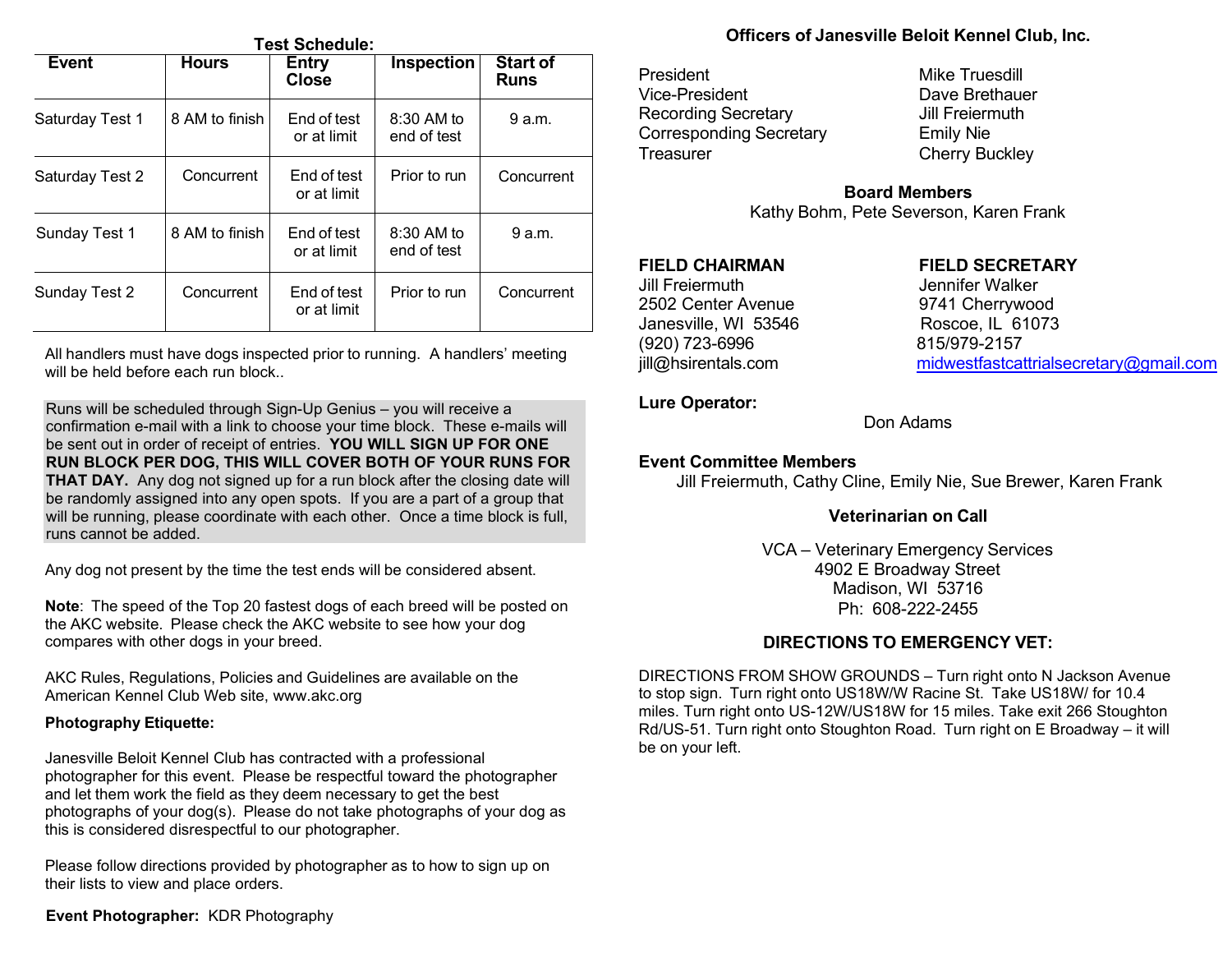# **Attention Exhibitors**

These trials may be canceled in the event of extreme weather conditions. No refunds will be given if the trial cannot be held or completed due to riots, civil disturbances, an act of God, extreme or dangerous weather conditions, public emergency, or any other reason beyond the control of JBKC.

Acknowledgment of entries will be made as soon as practical after the closing date with the Judging Program and directions to the trial site. Should such acknowledgment not be received by the exhibitor within a reasonable time, please contact the Field Secretary.

**REFUNDS AND FEES: Entry fees shall not be refunded** in the event that a dog is absent, disqualified, excused by a Veterinarian or Judge, or barred from competition by action of the Test Committee. If because of riots, civil disturbances or other acts beyond the control of the test-giving club it is impossible to open or to complete the trial, no refund of entry fees will be made. Post dated and returned checks do not constitute a valid entry fee. The test-giving Club will add a collection fee to the amount of each returned check (\$20). Subsequent returned checks from the same exhibitor may result in their being put on a cash only basis. Refunds for bitches in season will be refunded less \$3.50 per run, if requests are submitted to the Field Secretary at least 30 minutes prior to the start of judging for the day and are accompanied by a veterinarian certification.

**JBKC CLUB RULES:** No flexi retracting leads on the trial site, Exercise your dogs only in posted areas and clean up after them! Exhibitors must exercise control over their children at all times while on the trial grounds. No gasoline or diesel generators are permitted inside of any building or within 100 feet of any tent or the test run.

JBKC assumes no responsibility for any loss, damage or injury sustained by exhibitors, their dogs or property, children or guests.

Neither the test committees nor the test-giving club will be responsible for the loss or damage to any dog on the trial grounds, whether as a result of an accident or any other cause. It is clearly understood that every dog entered in the trial is in the care, custody and control of its owner or handler during the entire time the dog is on the test premises.

Exhibitors, Owners & Agents assume all responsibility for dogs & equipment on the show site.

**Mixed breed dogs** that have been listed with AKC Canine Partners may participate provided their listing number has been recorded on the entry form. Breed should be marked as "All American Dog."

**NOT REGISTERED WITH AKC :** You can register your dog through the AKC Canine Partners program the day of event. Breed will be marked as "All American Dog." Contact Field Secretary for more details! Qualified runs during the weekend will be counted toward your title.

**ERRORS ON ENTRIES:** Owners are responsible for the accuracy of the information required on the entry form. **Changes, additions, or corrections to an entry, entry substitutions, or cancellations by the owner must be received in writing (email accepted) by the Field Secretary prior to the closing date of the trial.** Other means of notification will not be accepted.

**CONDUCT:** It is expressly understood that all owners/agents/exhibitors are solely responsible for the behavior of their dogs and/or children. Any person(s) whose dog and/or children create unnecessary disturbances or repeatedly engage in unsafe or disruptive behavior may, at the discretion of the Trial Committee, be asked to leave the trial site. In such cases no refund of any fees/monies paid will be made.

All owners/agents/exhibitors and other persons attending these trials hereby waive any claim against the club or its agents, for any losses, damages, or injuries affecting self, dogs, children, or personal property.

**TEST SITE:** All dogs must be held on a leash or confined to a crate except when in the ring for judging. Dogs must be on a leash when being exercised, trained or when warming up. No indoor crating; crating in your vehicle only. Dogs must be removed from the test grounds immediately following the end of the Test.

**JBKC reserves the right to remove any dog in distress in a parked vehicle or crate.**

Please keep the grounds clean by picking up after yourself and your dog. Dispose of 'poop' bags in the trash containers provided there. Please keep your crating area, the test site, grounds, and motel rooms and grounds clean so we may continue to be welcomed at these facilities.

**WARM-UPS** and training should be conducted in a sportsman-like manner to your dog, other dogs and competitors.

**INSPECTIONS:** Please line up by the cones. Move up accordingly. Female dogs – Handler will pull either a Napkin/Kleenex from dispenser provided – swipe dog in front of inspector and show results to the inspector. Then throw it away in the garbage can provided. Then gait will be checked by inspector for all dogs.

**CONCESSIONS**: There will be NO food available on the grounds.

.

**VACCINATIONS:** Exhibitors should follow their veterinarians' recommendation to assure their dogs are free of internal and external parasites, any communicable diseases, and have appropriate vaccinations.

**DOG RELEASERS**: There will be 2 dog releasers each day for exhibitors needing someone to release their dog. JBKC asks that you take the golf cart ride to the catch pen if you need a releaser to keep the show moving along. Excited dogs are hard to hold for long periods of time. Please be considerate to others needing dog releasers

**PHOTO BOOTH**: There will be a photo booth available to exhibitors to take pictures of their dogs with their ribbons.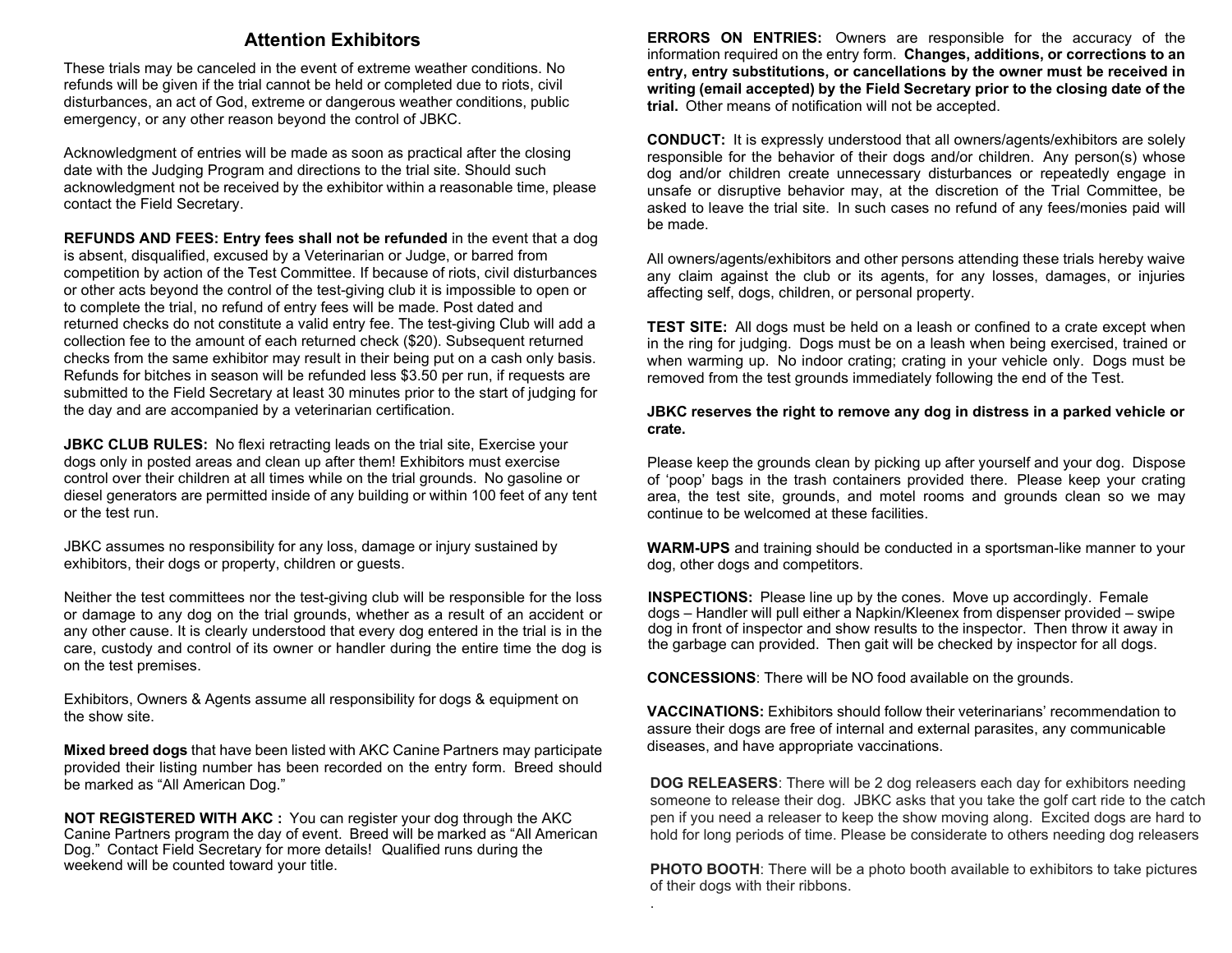#### **Basic Information about AKC Fast Cat**

- 1) Fast CAT Test is a timed straight 100 yard dash for dogs. It is meant to be a fun and healthy activity of interest to any dog owner.
- 2) Dogs run singularly.

# **How are Fast CAT Points and Titles Awarded?**

- 1) The dog's time to complete the 100 yard dash is converted into MPS.
- 2) A handicap system is applied to a dog's MPS to determine the number of points earned. The handicap system is based on the height of the dog at its withers.
	- a) 18 inches or greater = handicap of  $1.0$
	- b) 12 inches to less than 18 inches = handicap of 1.5
	- c) Below 12 inches = handicap of 2.0
- 3) Points = MPS multiplied by the dog's handicap
- 4) Fast CAT titles are suffix titles earned at designated milestones.
	- BCAT = 150 points
		- DCAT = 500 points
		- $FCAT = 1,000$  points
		- FCAT = every additional 500 points
- 5) The top 20 fastest dogs by breeds are published on the AKC website.

# **Course and Equipment**

- 1) **Safety**: Safety is of utmost importance. It is the responsibility of the event committee to insure the safety of the course, equipment and conduct of those involved with the event. It is recommended that the event committee run a test dog prior to the start of the event to ensure that the equipment functions properly and all personnel understand their jobs. Prior to moving the lure to position it for the start, the lure operator shall announce "hold your dogs" in order to caution owners.
- 2) **The Finish**: The club must provide enough room for a safe run-out area. JBKC will attempt to use a minimum of 30 yards. It is recommended an owner or someone familiar with the dog be at the finish in order to catch the dog once the course is completed. JBKC will attempt to provide assistance at the end of the course to collect the dogs if the owner requests it.
- 3) **Timing** Devices: JBKC will use electronic timers. The time to complete the 100 yard dash is recorded to the nearest  $1/100<sup>th</sup>$  of a second. The time starts when any part of the dog breaks the electronic beam at the start line. The time stops when any part of the dog crosses the finish line. Stop watches will be used as a backup if the electronic timers don't function.
- 4) **Lure Equipment:** JBKC uses a drag line system.
- 5) **Lure**: A white plastic bag or a squawker may be used for the lure."
- 6) The **Huntmaster** has control of the course. The huntmaster is in charge of all dogs and handlers on the field, shall ensure handlers understand safe release and retrieval procedures, shall ensure the lure is properly positioned, shall ensure the lure operator, timers and starting line signal person are ready, shall signal the lure operator to start the lure and shall give the verbal signal "tallyho" to release the dog.

# **General:**

- 1. All entries must be one year of age or older on the day of the test or trial.
- 2. Dogs not present by the end of the test will be scratched.
- 3. Each entry will be examined at **inspection**. Inspection shall take place prior to any form of wrapping being applied to the dog. In the opinion of the inspection committee, any entry found to be lame, unfit to compete or a female in season shall not be allowed to enter and entry fees shall be refunded.
- 4. Dogs will be inspected before each Event.
- 5. Run order will be based on order set by the field committee. We will separate the running of multiple dogs handled by a single handler. If a dog is late for their run time they will run at the end of the running order.
- 6. Dogs may wear any collar except a choker collar, a collar with prongs or an electronic training collar. The collar should be snug to minimize the chances of getting hung up on something during the run. Owners should be aware that there is a chance that tags hanging from the collar could become entangled on something during the run. Owners may use clips or rubber bands to hold the dog's hair. The owner assumes responsibility for the safety of the dog with regard to the dog's collar and paraphernalia on the dog.
- 7 Drag line system will be used. Lure is a white plastic bag or a squawker.
- 8. The field committee reserves the right to bar known aggressive dogs from the event site.
- 9. There will be a \$5 fine assessed for any loose dog not taking part in the course in progress, or for anybody caught not picking up after their dog, or leaving garbage on the field.
- 10. No one will be allowed on the field without the express permission of the field chairman, except the appointed field committee.
- 11. Anybody exhibiting unsportsmanlike behavior will be excused from the field and may be subject to further disciplinary action.
- 12. Control of dogs strictly enforced, on leash at all times except when running.
- 13. Clean up and carry out all trash.
- 14. Please pick up after your dog and put in receptacles provided at site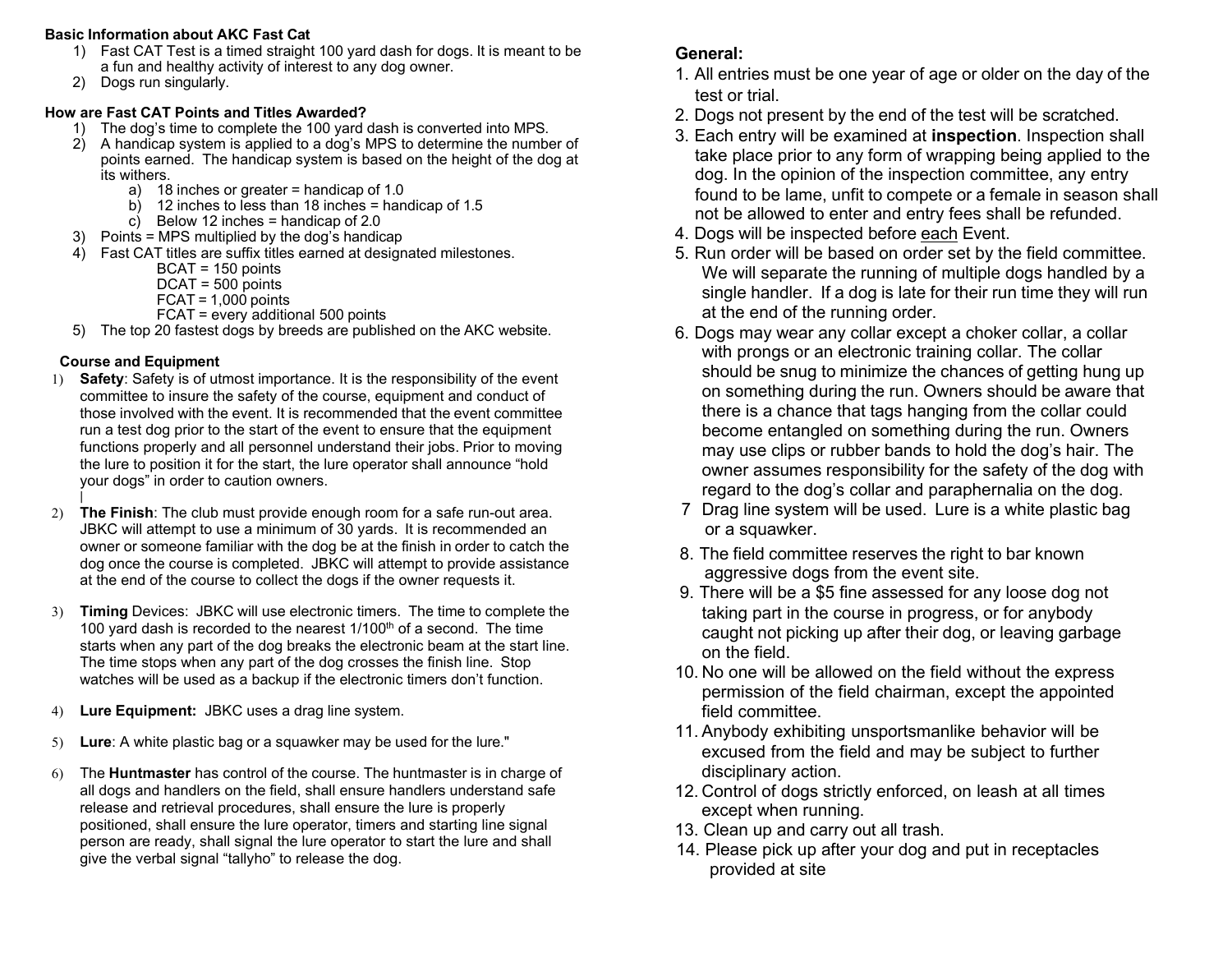| Club:<br><b>JANESVILLE BELOIT KENNEL CLUB</b>                                                                                                                                                                                                                                                                                                                                                                                                                                                                                                                                                                                                                                                                                                                                                                                                                                                                                                                                                                                                                                                                                                                                                                                                                                                                                                                                                                                                                                                                                                                                                                                                                                                                                                                                                                                                                                                          | Ever<br>T1 - Sat August 6, 20222 -2022006813                                   |  | Signature of owner or agent<br>duly authorized to make this entry:                                                                                 |                                                                                             |  |             |                                                                                                                                                                                                                                                                                                                                                                                                                                                                                                                                                                                                                                                                                                                                                                                                                                                                                                                                                                                                                                                                                                                                                                                                                                                                                                                                                                                                                                                   |  |  |                                                                                                                                                                                                                                                                                                           |
|--------------------------------------------------------------------------------------------------------------------------------------------------------------------------------------------------------------------------------------------------------------------------------------------------------------------------------------------------------------------------------------------------------------------------------------------------------------------------------------------------------------------------------------------------------------------------------------------------------------------------------------------------------------------------------------------------------------------------------------------------------------------------------------------------------------------------------------------------------------------------------------------------------------------------------------------------------------------------------------------------------------------------------------------------------------------------------------------------------------------------------------------------------------------------------------------------------------------------------------------------------------------------------------------------------------------------------------------------------------------------------------------------------------------------------------------------------------------------------------------------------------------------------------------------------------------------------------------------------------------------------------------------------------------------------------------------------------------------------------------------------------------------------------------------------------------------------------------------------------------------------------------------------|--------------------------------------------------------------------------------|--|----------------------------------------------------------------------------------------------------------------------------------------------------|---------------------------------------------------------------------------------------------|--|-------------|---------------------------------------------------------------------------------------------------------------------------------------------------------------------------------------------------------------------------------------------------------------------------------------------------------------------------------------------------------------------------------------------------------------------------------------------------------------------------------------------------------------------------------------------------------------------------------------------------------------------------------------------------------------------------------------------------------------------------------------------------------------------------------------------------------------------------------------------------------------------------------------------------------------------------------------------------------------------------------------------------------------------------------------------------------------------------------------------------------------------------------------------------------------------------------------------------------------------------------------------------------------------------------------------------------------------------------------------------------------------------------------------------------------------------------------------------|--|--|-----------------------------------------------------------------------------------------------------------------------------------------------------------------------------------------------------------------------------------------------------------------------------------------------------------|
|                                                                                                                                                                                                                                                                                                                                                                                                                                                                                                                                                                                                                                                                                                                                                                                                                                                                                                                                                                                                                                                                                                                                                                                                                                                                                                                                                                                                                                                                                                                                                                                                                                                                                                                                                                                                                                                                                                        | T2 - Sat August 6, 2022 - 2022006812                                           |  | Tel:                                                                                                                                               | Email:                                                                                      |  |             |                                                                                                                                                                                                                                                                                                                                                                                                                                                                                                                                                                                                                                                                                                                                                                                                                                                                                                                                                                                                                                                                                                                                                                                                                                                                                                                                                                                                                                                   |  |  |                                                                                                                                                                                                                                                                                                           |
| Jefferson County Fair Park                                                                                                                                                                                                                                                                                                                                                                                                                                                                                                                                                                                                                                                                                                                                                                                                                                                                                                                                                                                                                                                                                                                                                                                                                                                                                                                                                                                                                                                                                                                                                                                                                                                                                                                                                                                                                                                                             | T3-Sun August 7, 2022- 2022006816<br>T4 - Sun August 7, 2022 - 2022006817      |  | By signing above, I acknowledge that Janesville Beloit Kennel Club is not a liable party.                                                          |                                                                                             |  |             |                                                                                                                                                                                                                                                                                                                                                                                                                                                                                                                                                                                                                                                                                                                                                                                                                                                                                                                                                                                                                                                                                                                                                                                                                                                                                                                                                                                                                                                   |  |  |                                                                                                                                                                                                                                                                                                           |
| Location:<br>Event type:<br>503 N Jackson Avneue<br><b>Fast CAT TEST</b><br>Jefferson, WI                                                                                                                                                                                                                                                                                                                                                                                                                                                                                                                                                                                                                                                                                                                                                                                                                                                                                                                                                                                                                                                                                                                                                                                                                                                                                                                                                                                                                                                                                                                                                                                                                                                                                                                                                                                                              |                                                                                |  | <b>Volunteer Sign-Up Form</b>                                                                                                                      |                                                                                             |  |             |                                                                                                                                                                                                                                                                                                                                                                                                                                                                                                                                                                                                                                                                                                                                                                                                                                                                                                                                                                                                                                                                                                                                                                                                                                                                                                                                                                                                                                                   |  |  |                                                                                                                                                                                                                                                                                                           |
| Breed:                                                                                                                                                                                                                                                                                                                                                                                                                                                                                                                                                                                                                                                                                                                                                                                                                                                                                                                                                                                                                                                                                                                                                                                                                                                                                                                                                                                                                                                                                                                                                                                                                                                                                                                                                                                                                                                                                                 | If enclose entry fees $\boxed{22.00/25.00}$<br>Breeder:<br><b>NOT REQUIRED</b> |  |                                                                                                                                                    | Volunteers will be gratefully accepted for this trial. There will be food and beverages for |  |             |                                                                                                                                                                                                                                                                                                                                                                                                                                                                                                                                                                                                                                                                                                                                                                                                                                                                                                                                                                                                                                                                                                                                                                                                                                                                                                                                                                                                                                                   |  |  |                                                                                                                                                                                                                                                                                                           |
| Dog's Height at Withers:<br>(Circle One)<br>Sex: Date of Birth:<br>12" up to and less than 18" 18" and above<br>Under 12"                                                                                                                                                                                                                                                                                                                                                                                                                                                                                                                                                                                                                                                                                                                                                                                                                                                                                                                                                                                                                                                                                                                                                                                                                                                                                                                                                                                                                                                                                                                                                                                                                                                                                                                                                                              |                                                                                |  | all volunteers. Thanks for helping to continue the spirit of Fast CAT by volunteering &<br>in making the test run smoothly!!                       |                                                                                             |  |             |                                                                                                                                                                                                                                                                                                                                                                                                                                                                                                                                                                                                                                                                                                                                                                                                                                                                                                                                                                                                                                                                                                                                                                                                                                                                                                                                                                                                                                                   |  |  |                                                                                                                                                                                                                                                                                                           |
| Call Name:                                                                                                                                                                                                                                                                                                                                                                                                                                                                                                                                                                                                                                                                                                                                                                                                                                                                                                                                                                                                                                                                                                                                                                                                                                                                                                                                                                                                                                                                                                                                                                                                                                                                                                                                                                                                                                                                                             | AKC No. or CP or PAL/ILP No. or F o reign & List Country:                      |  |                                                                                                                                                    |                                                                                             |  |             |                                                                                                                                                                                                                                                                                                                                                                                                                                                                                                                                                                                                                                                                                                                                                                                                                                                                                                                                                                                                                                                                                                                                                                                                                                                                                                                                                                                                                                                   |  |  |                                                                                                                                                                                                                                                                                                           |
|                                                                                                                                                                                                                                                                                                                                                                                                                                                                                                                                                                                                                                                                                                                                                                                                                                                                                                                                                                                                                                                                                                                                                                                                                                                                                                                                                                                                                                                                                                                                                                                                                                                                                                                                                                                                                                                                                                        |                                                                                |  | If volunteers are not entered, please list email or phone:                                                                                         |                                                                                             |  |             |                                                                                                                                                                                                                                                                                                                                                                                                                                                                                                                                                                                                                                                                                                                                                                                                                                                                                                                                                                                                                                                                                                                                                                                                                                                                                                                                                                                                                                                   |  |  |                                                                                                                                                                                                                                                                                                           |
| Full Name of Dog:                                                                                                                                                                                                                                                                                                                                                                                                                                                                                                                                                                                                                                                                                                                                                                                                                                                                                                                                                                                                                                                                                                                                                                                                                                                                                                                                                                                                                                                                                                                                                                                                                                                                                                                                                                                                                                                                                      |                                                                                |  |                                                                                                                                                    |                                                                                             |  |             |                                                                                                                                                                                                                                                                                                                                                                                                                                                                                                                                                                                                                                                                                                                                                                                                                                                                                                                                                                                                                                                                                                                                                                                                                                                                                                                                                                                                                                                   |  |  |                                                                                                                                                                                                                                                                                                           |
| Actual Owner(s):                                                                                                                                                                                                                                                                                                                                                                                                                                                                                                                                                                                                                                                                                                                                                                                                                                                                                                                                                                                                                                                                                                                                                                                                                                                                                                                                                                                                                                                                                                                                                                                                                                                                                                                                                                                                                                                                                       |                                                                                |  | List any special requests:                                                                                                                         |                                                                                             |  |             |                                                                                                                                                                                                                                                                                                                                                                                                                                                                                                                                                                                                                                                                                                                                                                                                                                                                                                                                                                                                                                                                                                                                                                                                                                                                                                                                                                                                                                                   |  |  |                                                                                                                                                                                                                                                                                                           |
| Owner's Address:                                                                                                                                                                                                                                                                                                                                                                                                                                                                                                                                                                                                                                                                                                                                                                                                                                                                                                                                                                                                                                                                                                                                                                                                                                                                                                                                                                                                                                                                                                                                                                                                                                                                                                                                                                                                                                                                                       |                                                                                |  |                                                                                                                                                    |                                                                                             |  |             |                                                                                                                                                                                                                                                                                                                                                                                                                                                                                                                                                                                                                                                                                                                                                                                                                                                                                                                                                                                                                                                                                                                                                                                                                                                                                                                                                                                                                                                   |  |  |                                                                                                                                                                                                                                                                                                           |
| State:<br>Zip:<br>City:                                                                                                                                                                                                                                                                                                                                                                                                                                                                                                                                                                                                                                                                                                                                                                                                                                                                                                                                                                                                                                                                                                                                                                                                                                                                                                                                                                                                                                                                                                                                                                                                                                                                                                                                                                                                                                                                                |                                                                                |  | Email or send with entry: Jennifer Walker at <i>jbkccoursing@gmail.com</i>                                                                         |                                                                                             |  |             |                                                                                                                                                                                                                                                                                                                                                                                                                                                                                                                                                                                                                                                                                                                                                                                                                                                                                                                                                                                                                                                                                                                                                                                                                                                                                                                                                                                                                                                   |  |  |                                                                                                                                                                                                                                                                                                           |
| Name of Owner's Agent/Handler (if any) at Trial:                                                                                                                                                                                                                                                                                                                                                                                                                                                                                                                                                                                                                                                                                                                                                                                                                                                                                                                                                                                                                                                                                                                                                                                                                                                                                                                                                                                                                                                                                                                                                                                                                                                                                                                                                                                                                                                       |                                                                                |  | Mail completed entry form and payment made payable to:<br>Janesville Beloit Kennel Club or JBKC                                                    |                                                                                             |  |             |                                                                                                                                                                                                                                                                                                                                                                                                                                                                                                                                                                                                                                                                                                                                                                                                                                                                                                                                                                                                                                                                                                                                                                                                                                                                                                                                                                                                                                                   |  |  |                                                                                                                                                                                                                                                                                                           |
| <b>FCAT</b><br><b>BCAT</b><br><b>DCAT</b><br>FCAT#<br>New Title Anticipated:<br>AKC Rules, Regulations, Policies and Guidelines are available on the American Kennel Club website: www.akc.org<br><b>AGREEMENT</b><br>I certify that I am the actual owner of the dog, or that I am the duly authorized agent of the actual owner whose name I have entered<br>above. In consideration of the acceptance of this entry, I (we) agree to abide by the rules and regulations of The American Kennel Club<br>in effect at the time of this event, and any additional rules and regulations appearing in the premium list of this event and entry form and<br>any decision made in accord with them. I (we) agree that the club holding this event has the right to refuse this entry for cause which the<br>club shall deem sufficient. In consideration of the acceptance of this entry and of the holding of this event and of the opportunity to<br>have the dog judged and to win prizes, ribbons, or trophies, I (we) agree to hold the AKC, the event-giving club, their members<br>directors, governors, officers, agents, superintendents or event secretary and the owner and/or lessor of the premises and any provide<br>of services that are necessary to hold this event and any employees or volunteers of the aforementioned parties, and any AKC<br>approved judge, judging at this event, harmless from any claim for loss or injury which may be al<br>or indirectly to any person or thing by the act of this dog while in or about the event premises or grounds or near any entrance thereto<br>and I (we) personally assume all responsibility and liability for any such claim; and I (we) further agree to hold the aforementioned parties<br>harm-less from any claim for loss, injury or damage to this dog. Additionally, I (we) hereby assume the sole responsibility for and |                                                                                |  | Jennifer Walker - Field Secretary<br>9741 Cherrywood<br>Roscoe, IL 61073<br><b>JBKC Future Events</b><br>Barn Hunt September 10-11, JBKC Clubhouse |                                                                                             |  |             |                                                                                                                                                                                                                                                                                                                                                                                                                                                                                                                                                                                                                                                                                                                                                                                                                                                                                                                                                                                                                                                                                                                                                                                                                                                                                                                                                                                                                                                   |  |  |                                                                                                                                                                                                                                                                                                           |
|                                                                                                                                                                                                                                                                                                                                                                                                                                                                                                                                                                                                                                                                                                                                                                                                                                                                                                                                                                                                                                                                                                                                                                                                                                                                                                                                                                                                                                                                                                                                                                                                                                                                                                                                                                                                                                                                                                        |                                                                                |  |                                                                                                                                                    |                                                                                             |  | GUIDELINES. | agree to indemnify, defend and save the aforementioned parties harmless from any and all loss and expense (including legal fees<br>by reason of the liability imposed by law upon any of the aforementioned parties for damage because of bodily injuries, including<br>death at any time resulting there from, sustained by any person or persons, including myself (ourselves), or on account of damage to<br>property, arising out of or in consequence of my (our) participation in this event, however such, injuries, death or property damage<br>may be caused, and whether or not the same may have been caused or may be alleged to have been caused by the negligence of the<br>afore-mentioned parties or any of their employees, agents, or any other persons. I (WE) AGREE THAT ANY CAUSE OF ACTION<br>CONTROVERSY OR CLAIM ARISING OUT OF OR RELATED TO THE ENTRY, EXHIBITION OR ATTENDANCE AT THE EVENT<br>BETWEEN THE AKC AND THE EVENT-GIVING CLUB (UNLESS OTHERWISE STATED IN THIS PREMIUM LIST) AND MYSELF<br>(OURSELVES) OR AS TO THE CONSTRUCTION, INTER-PRETATION AND EFFECT OF THIS AGREEMENT SHALL BE SETTLED<br>BY ARBITRATION PURSUANT TO THE APPLICABLE RULES OF THE AMERICAN ARBITRATION ASSOCIATION. HOWEVER<br>PRIOR TO ARBI- TRATION ALL APPLICABLE AKC BYLAWS, RULES, REGULATIONS AND PROCEDURES MUST FIRST BE<br>FOLLOWED AS SET FORTH IN THE AKC CHARTER AND BYLAWS, RULES, REGULATIONS, PUBLISHED POLICIES AND |  |  | <b>FASTCAT FUN RUNS!</b><br>Fun Runs on Friday, August 5 <sup>th</sup> from approximately 3:30-6:30pm.<br>(Depending on weather) \$5.00 per run. Come try FastCat with<br>your dog(s). Dogs should be at least 6 months old & appropriately<br>vaccinated. No AKC registration required for the fun runs. |
|                                                                                                                                                                                                                                                                                                                                                                                                                                                                                                                                                                                                                                                                                                                                                                                                                                                                                                                                                                                                                                                                                                                                                                                                                                                                                                                                                                                                                                                                                                                                                                                                                                                                                                                                                                                                                                                                                                        |                                                                                |  |                                                                                                                                                    |                                                                                             |  |             |                                                                                                                                                                                                                                                                                                                                                                                                                                                                                                                                                                                                                                                                                                                                                                                                                                                                                                                                                                                                                                                                                                                                                                                                                                                                                                                                                                                                                                                   |  |  |                                                                                                                                                                                                                                                                                                           |